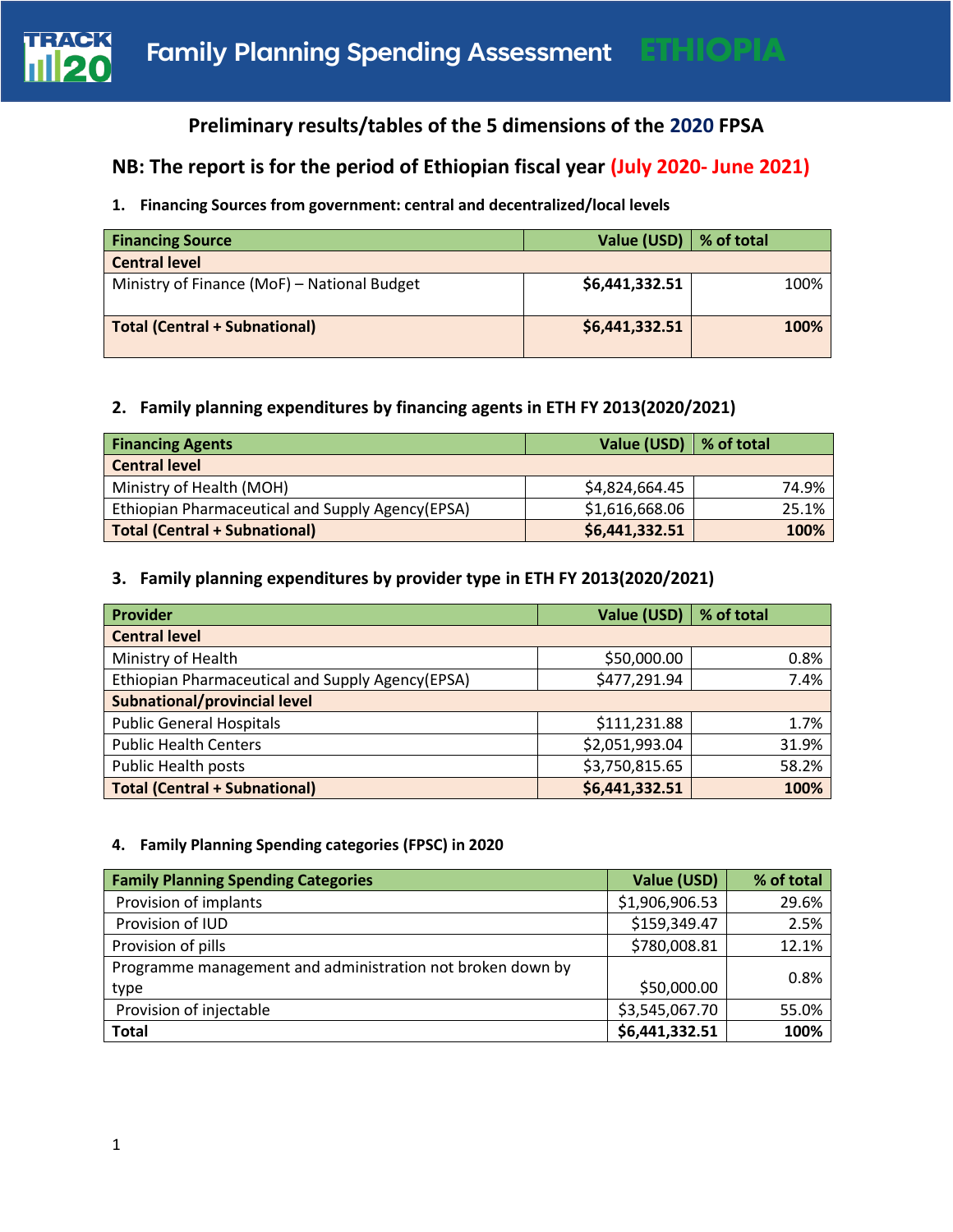

#### **5. Inputs/Production Factors/objects of expenditures in 2020**

| <b>Family Planning Production Factors</b>       | Value (USD) | % of total |
|-------------------------------------------------|-------------|------------|
| Direct FP service provision staff cost          | 3,974,664.4 | 61.7%      |
| Pills                                           | 225,662.1   | 3.5%       |
| Injectable and related consumables              | 1,025,613.1 | 15.9%      |
| IUD and related consumables                     | 46,100.9    | 0.7%       |
| Implants and related consumables                | 642,000.0   | 10.0%      |
| Administrative costs not disaggregated by type. | 50,000.0    | 0.8%       |
| <b>Procurement services</b>                     | 151,041.8   | 2.3%       |
| Transportation, and distribution                | 326,250.2   | 5.1%       |
| <b>Total</b>                                    | 6,441,332.5 | 100%       |

# **6. Fund flows for family planning service from government**



**Note:**

- MoF = Ministry of Finance
- MoH = Ministry of Health
- EPSA = Ethiopian Pharmaceutical and Supply Agency
- PHO = Provincial Health Office
- DHO = District Health Office
- PGO: Public Hospital
- HC: Health Center
- HP: Health Post